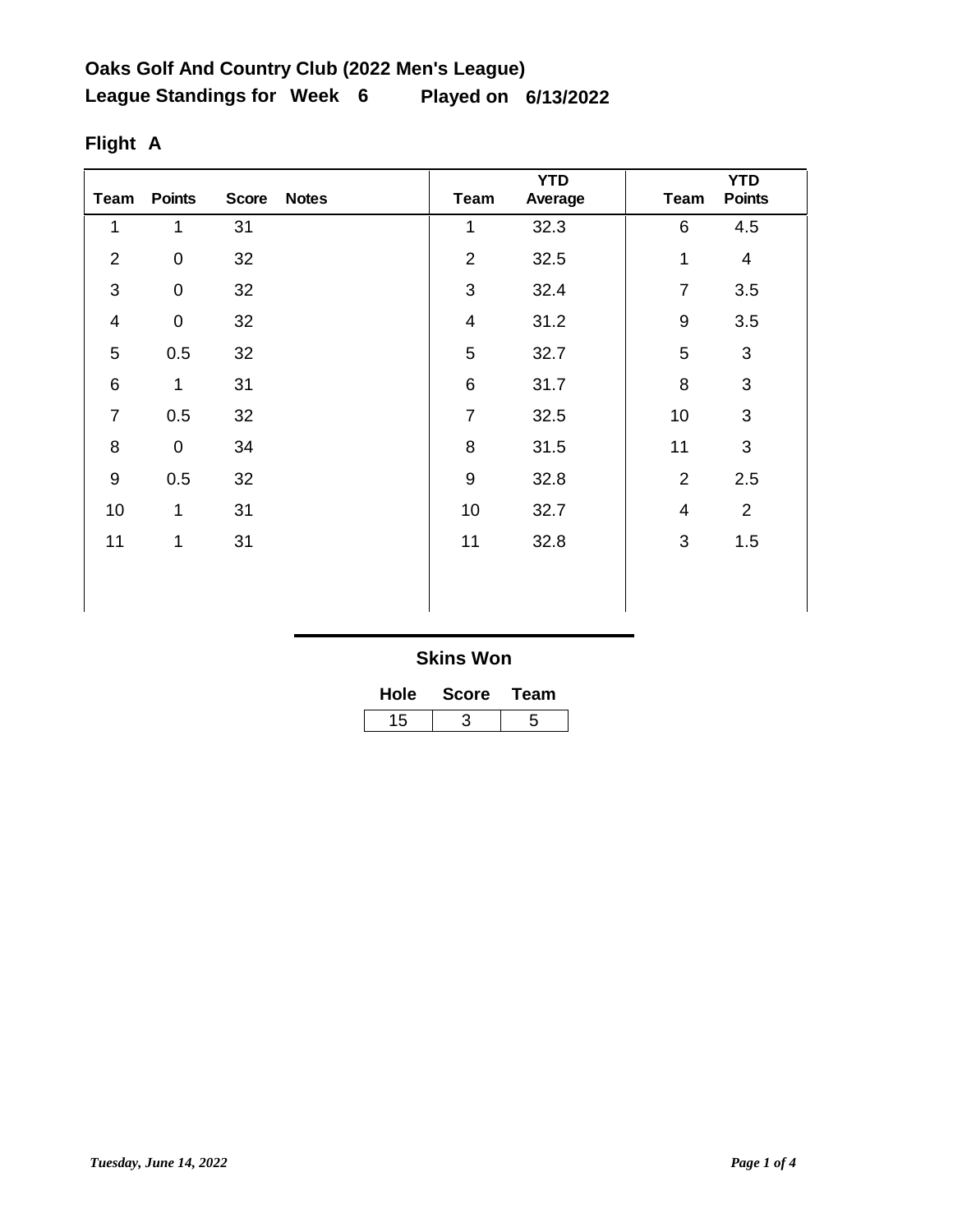| <b>Team</b> | <b>Points</b> | <b>Score</b> | <b>Notes</b> | Team | <b>YTD</b><br>Average | Team | <b>YTD</b><br><b>Points</b> |
|-------------|---------------|--------------|--------------|------|-----------------------|------|-----------------------------|
| 12          | $\mathbf{1}$  | 31           |              | 12   | 33.4                  | 13   | 5.5                         |
| 13          | 1             | 31           |              | 13   | 32.5                  | 14   | $\overline{\mathbf{4}}$     |
| 14          | $\mathbf{1}$  | 33           |              | 14   | 34.2                  | 20   | $\overline{\mathbf{4}}$     |
| 15          | $\mathsf 0$   | 37           |              | 15   | 34.2                  | 16   | 3.5                         |
| 16          | 0.5           | 32           |              | 16   | 33.2                  | 22   | 3.5                         |
| 17          | 0.5           | 35           |              | 17   | 33.3                  | 19   | 3                           |
| 18          | $\pmb{0}$     | 35           |              | 18   | 34.2                  | 17   | 2.5                         |
| 19          | 0.5           | 35           |              | 19   | 32.8                  | 21   | 2.5                         |
| 20          | 1             | 33           |              | 20   | 33.4                  | 12   | $\overline{2}$              |
| 21          | $\mathsf 0$   | 36           |              | 21   | 34.8                  | 15   | 1                           |
| 22          | 0             | 34           |              | 22   | 33.3                  | 18   | 1                           |
|             |               |              |              |      |                       |      |                             |
|             |               |              |              |      |                       |      |                             |

# **Flight B**

### **Skins Won**

| Hole | <b>Score</b> | Team |
|------|--------------|------|
| 10   |              | 14   |
|      |              | 16   |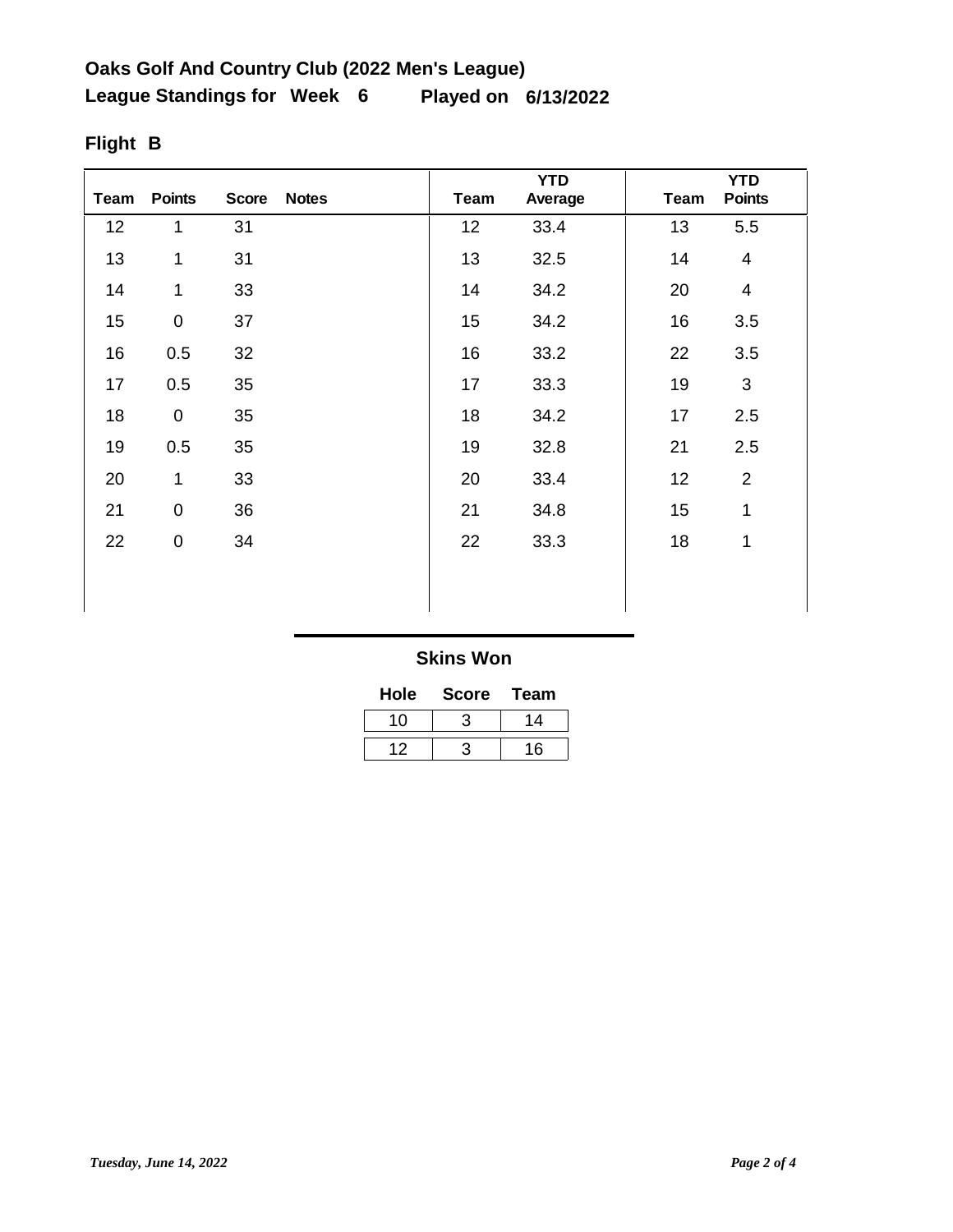| <b>Team</b> | <b>Points</b>    | <b>Score</b> | <b>Notes</b> | Team | <b>YTD</b><br>Average | <b>Team</b> | <b>YTD</b><br><b>Points</b> |
|-------------|------------------|--------------|--------------|------|-----------------------|-------------|-----------------------------|
| 23          | 0.5              | 35           |              | 23   | 34.0                  | 23          | 4.5                         |
| 24          | $\pmb{0}$        | 35           |              | 24   | 33.3                  | 26          | 3.5                         |
| 25          | $\boldsymbol{0}$ | 38           |              | 25   | 36.2                  | 28          | 3.5                         |
| 26          | 0.5              | 37           |              | 26   | 36.7                  | 31          | 3.5                         |
| 27          | $\pmb{0}$        | 33           |              | 27   | 34.3                  | 24          | 3                           |
| 28          | 1                | 31           |              | 28   | 34.5                  | 27          | 3                           |
| 29          | $\mathbf 1$      | 32           |              | 29   | 33.8                  | 29          | $\mathsf 3$                 |
| 30          | $\pmb{0}$        | 32           |              | 30   | 32.8                  | 30          | $\mathfrak{S}$              |
| 31          | $\boldsymbol{0}$ | 35           |              | 31   | 34.7                  | 33          | 3                           |
| 32          | 1                | 36           |              | 32   | 36.3                  | 32          | $\overline{2}$              |
| 33          | 1                | 33           |              | 33   | 36.2                  | 25          | 1                           |
|             |                  |              |              |      |                       |             |                             |
|             |                  |              |              |      |                       |             |                             |

# **Flight C**

### **Skins Won**

| Hole | <b>Score</b> | Team |
|------|--------------|------|
|      | 3            | 28   |
| 3    | 2            | 30   |
| 6    | 2            | 29   |
| 8    | 3            | 28   |
| g    | 3            | 29   |